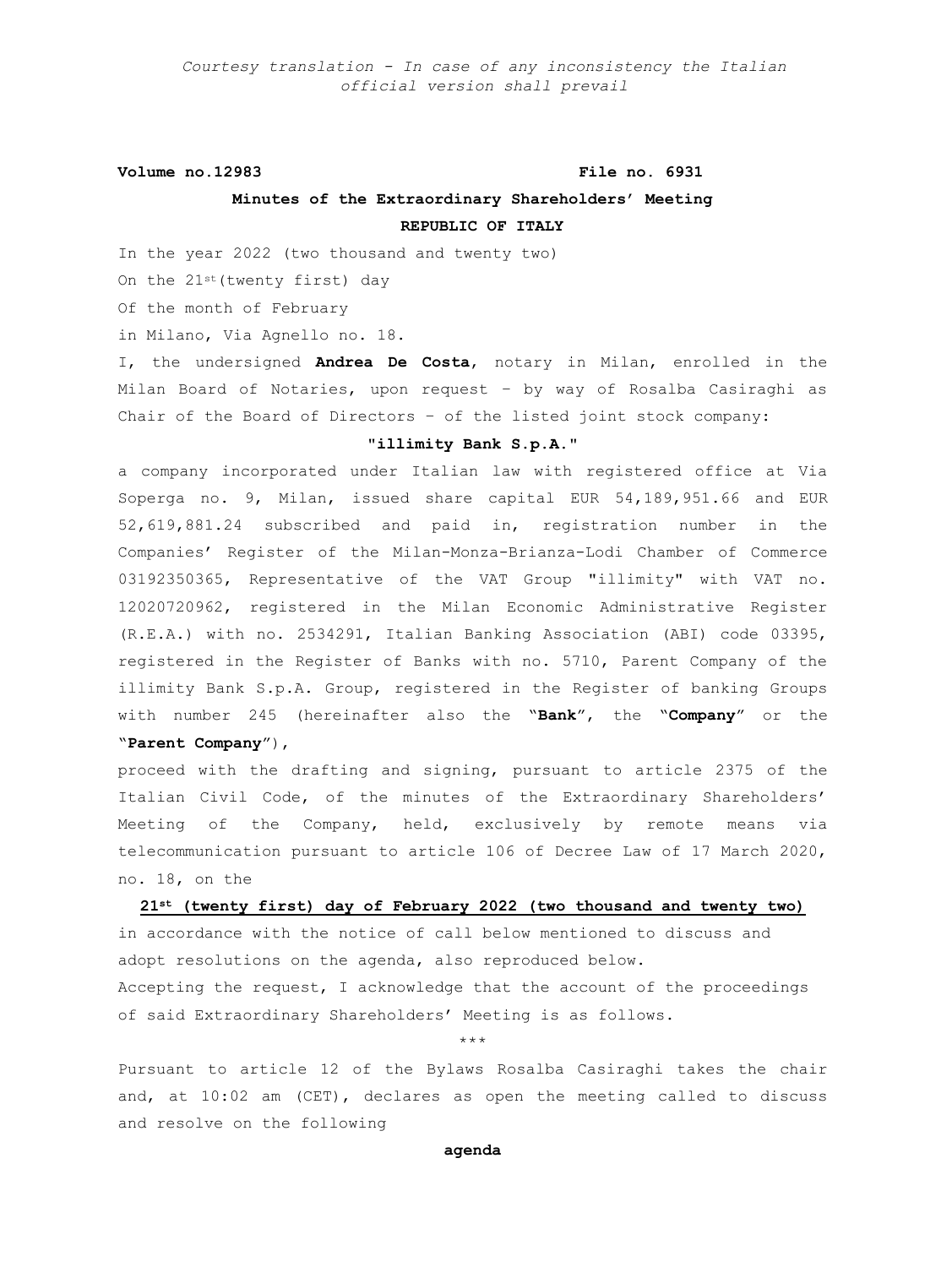# *1. Amendments to the Bylaws of the company. Resolutions pertaining thereto and arising therefrom.*

The Chair accordingly instructs me, notary, to draft the minutes of the Extraordinary Shareholders' Meeting and acknowledges and puts on record that:

- pursuant to article 106, par. 2 and 4, of Decree Law no. 18/2020, converted with amendments by Law no. 27/2020, as subsequently amended and supplemented, this Extraordinary Shareholders' Meeting is being held solely by way of participation through the Company's Designated Representative and by remote telecommunication means for Directors, Statutory Auditors and other persons allowed to participate, who attend the meeting by way of audio-video link; given the way in which the meeting is being conducted, it shall be deemed held at the Company's registered office at Via Soperga no. 9, Milan, where, as specified in the following, in addition to the Chair, only the Bank's Chief Executive Officer Corrado Passera, the CFO Francesco Mele and the General Counsel Giovanni Lombardi are attending in person. Accordingly, unless otherwise stated, all the people stated as being present at the meeting attend by way of the abovementioned remote means of participation;

- the Company has not received any requests for integration of the items on the agenda pursuant to article 126-*bis* of Legislative Decree no. 58/1998 as amended (the Consolidated Law on Finance, hereinafter also the "**TUF**");

- the Company has not received any requests for additional items to be included in the agenda pursuant to article 126-*bis*, par. 1, penultimate period of TUF;

- in addition to the Chair of the Board of Directors and the Chief Executive Officer Corrado Passera, the following attend the meeting by way of audio-video link:

-- on behalf of the Board of Directors' Massimo Brambilla, Patrizia Canziani, Paola Galbiati, Francesca Lanza and Marcello Valenti;

-- on behalf of the Board of Statutory Auditors, Ernesto Riva (Chair of the Board of Statutory Auditors) and Nadia Fontana;

-- the directors Elena Cialliè and Giovanni Majnoni d'Intignano, as well as the Statutory Auditor Stefano Caringi, have justified their absence; -- as already stated above, the CFO Francesco Mele, the Secretary of the Board of Directors and General Counsel Avv. Giovanni Lombardi are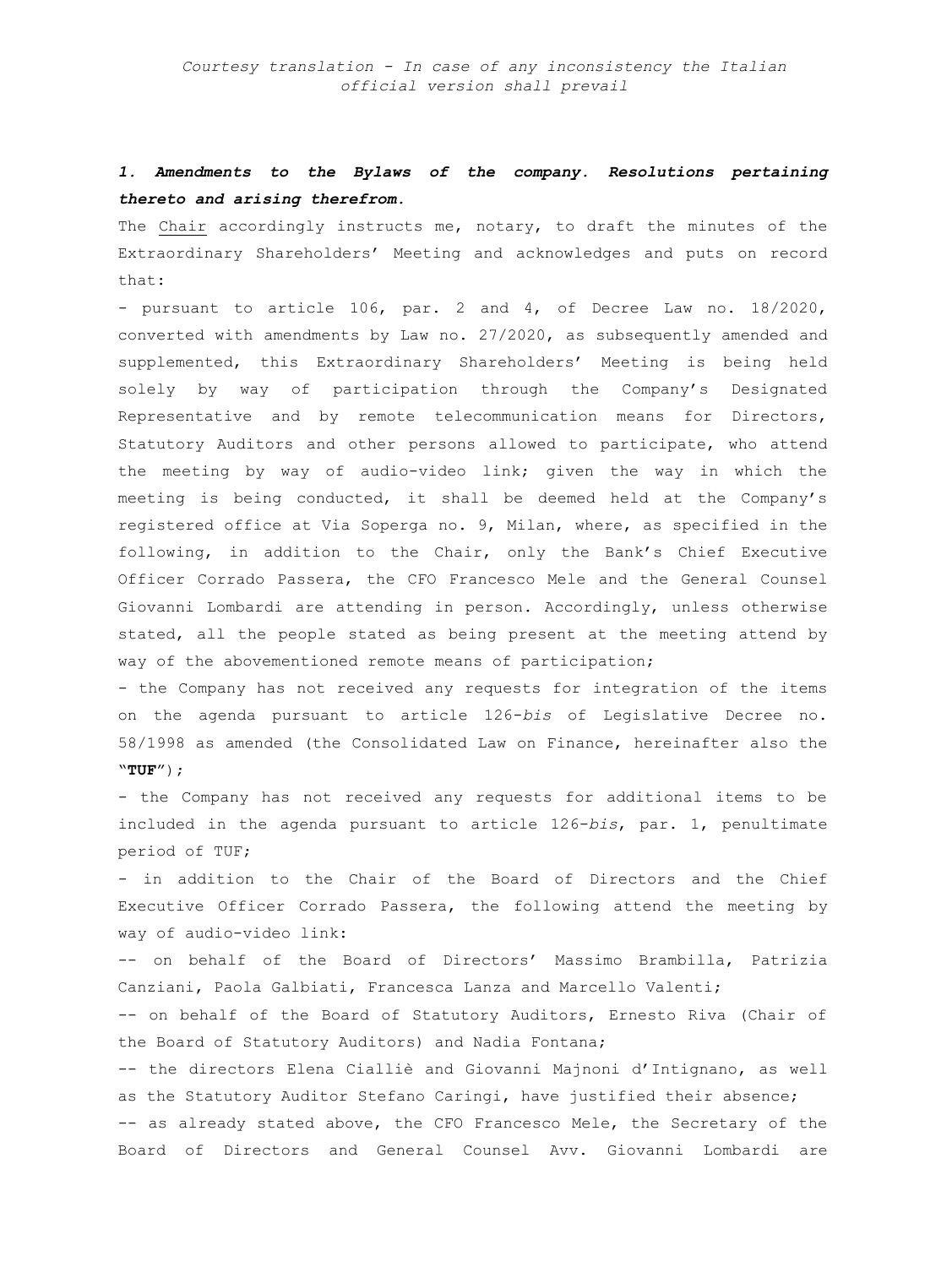### attending the meeting in person;

- with the agreement of the presidency, employees of the illimity Bank S.p.A. Group (hereinafter also the "**Group**", the "**illimity Group**" or the "**Banking Group**") attend the Shareholders' Meeting by the abovementioned remote means of participation in order to support the proceedings. In particular, Silvia Benzi (Head of IR & Strategcic Planning), Paola Benevento, Francesca Livoti, Federica Sorrentino and Jacopo Zingoni are attending the meeting;

- the notice of call for the Shareholders' Meeting was published on 21 January 2022 on the Company's website [www.illimity.com](http://www.illimity.com/) and an abstract of such was published in the daily newspaper Il Sole 24 Ore on 23 January 2022;

- the Shareholders' Meeting is being held in single call;

- the Company's share capital amounts to EUR 54,189,951.66, of which EUR 52,619,881.24 subscribed and paid, consisting of 79,300,100 ordinary shares and 1,440,000 special shares both with no par value and registered in dematerialized form in the centralised system managed by Monte Titoli S.p.A. pursuant to Legislative Decree no. 218/98;

- at the date of this meeting the Company holds 98,505 treasury shares, equal to around 0.12% of voting share capital, whose voting rights are suspended pursuant to article 2357-*ter* of the Italian Civil Code;

- with regard to significant holdings pursuant to article 120 of the TUF, according to the shareholders' register as supplemented by the communications received pursuant to said provision of the TUF and the other information available to the Company, the following provides details as to the interests of shareholders that directly or indirectly hold voting shares exceeding the significance threshold identified for the Company as "SME" pursuant to article 1, par. 1w-*quater*.1), of the TUF:

(1) Maurizio Sella S.a.p.A. (through Banca Sella Holding S.p.A. and Fabrick S.p.A.) No. of ordinary shares: 7,930,602 % of voting capital: 10.00 (2) LR Trust (through FIDIM S.r.l.) No. of ordinary shares: 6,440,000 % of voting capital: 8.12 (3) FermION Investment Group Limited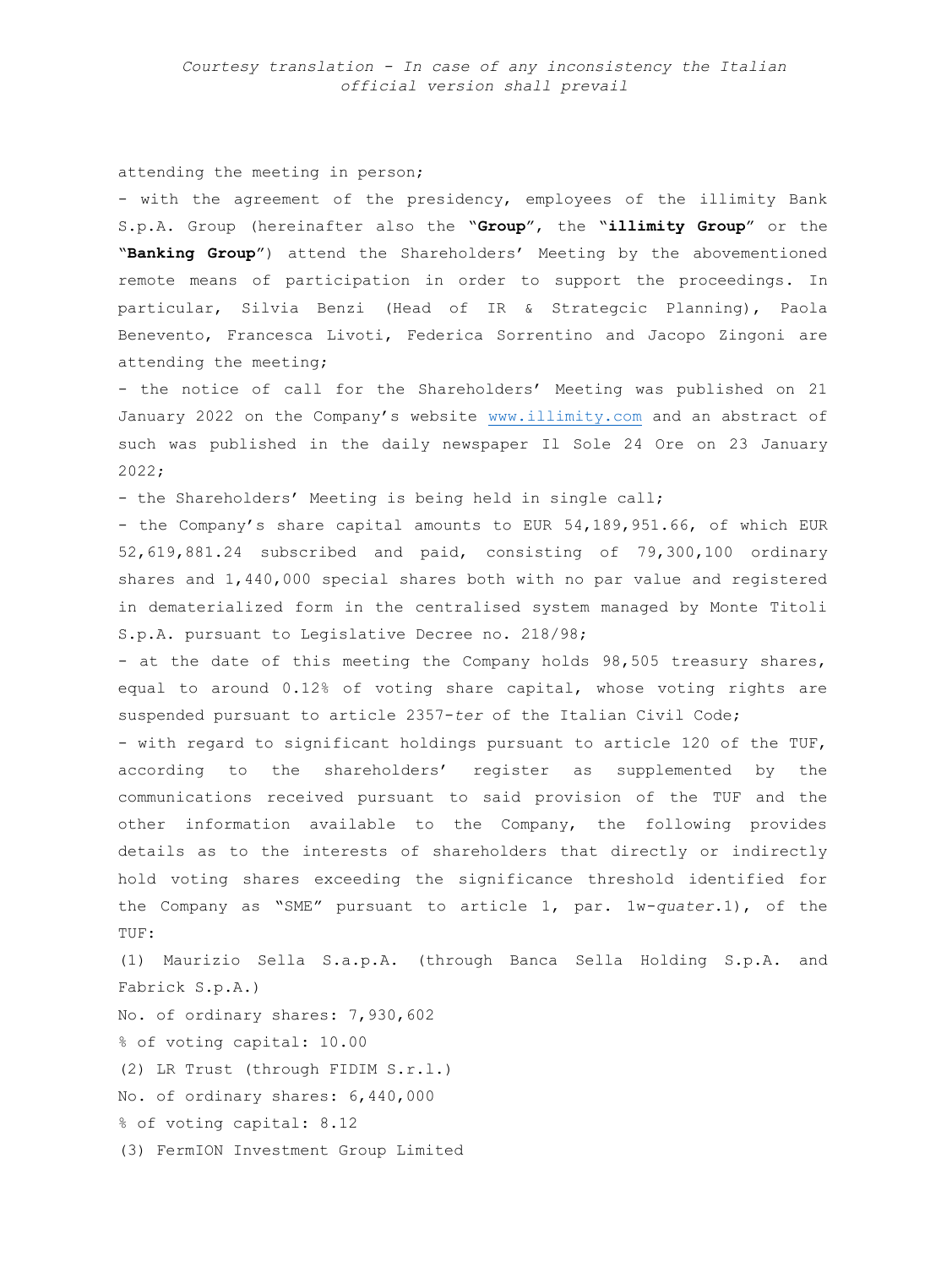No. of ordinary shares: 5,753,566 % of voting capital: 7.26 (4) Tensile Capital Management LLC (through Tensile-Metis Holdings S.à r.l.)

No. of ordinary shares: 5,556,608

% of voting capital: 7.01

(5) Atlas Merchant Capital LLC (through AMC Metis S.à r.l.)

No. of ordinary shares: 5,203,273

% of voting capital: 6.56;

- with regard to the ownership structures, as showed on the Bank's website, as of today's date there exists an agreement stipulated between AMC Metis S.à r.l., Metis S.p.A. and Corrado Passera dated 18 March 2019, regarding, directly and indirectly, shares of Tetis S.p.A. (a company almost entirely held by Metis S.p.A., which is in turn held as to 90% by Corrado Passera and which holds ordinary and special shares of the Company) and ordinary shares of the Company, containing provisions assimilating a shareholders' agreement. In particular, this agreement, which governs the right of AMC Metis S.à r.l. to assign ordinary shares of illimity held by Tetis S.p.A. on the occurrence of certain specific conditions, requires, among other things, that Corrado Passera and Metis S.p.A. do everything in their power to ensure that the Shareholders' Meeting of illimity appoint, depending on the composition of the Company's board, one or two of the directors without delegated powers identified by AMC Metis S.à r.l.;

- pursuant to article 11 of the Bylaws, the office in charge of shareholders' meetings, as authorised by the Chair, has verified compliance of the proxies through Computershare S.p.A. (through Mr. Claudio Cattaneo), in accordance with article 2372 of the Italian Civil Code and other applicable provisions of laws and regulations;

- as stated in the notice of call and as noted above, the Company has appointed Computershare S.p.A. as Designated Representative in charge of assigning proxies/sub-proxies and the relative voting instructions pursuant to article 135-*undecies* of the TUF, and has made the forms available for assigning proxies/sub-proxies at the Company's registered office, in accordance with the details specified in the notice of call, and on its website. It is further recalled that, as stated in the notice of call, by express provision of article 106, par. 4, of Decree Law no.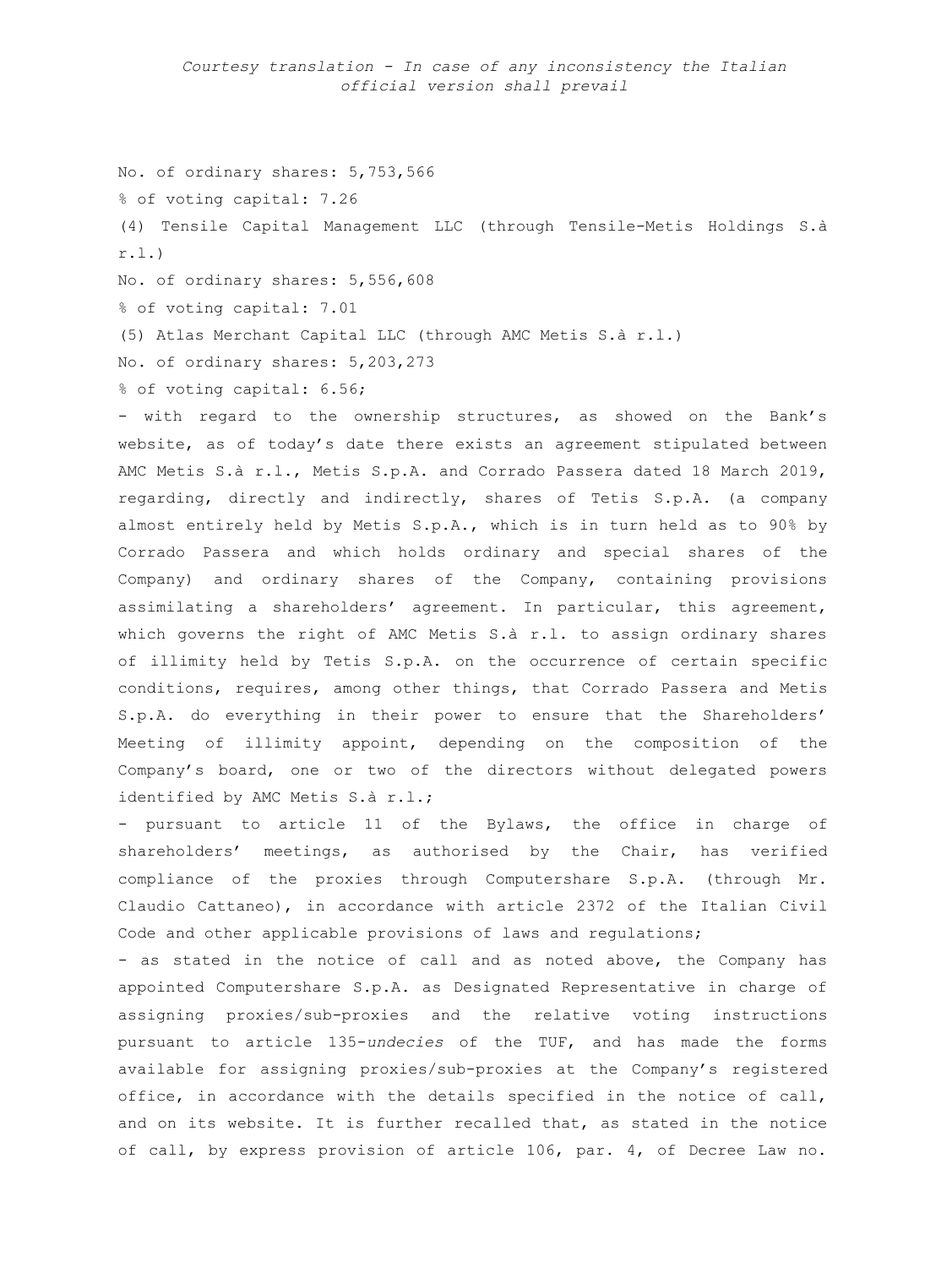18/2020, as extended by Decree Law no. 125/2021 of 23 July 2021, converted with modifications from Law no. 126/2021, proxies/sub-proxies may also be assigned to the Designated Representative pursuant to article 135-*novies* of the TUF as an exception to article 135-*undecies*, par. 4, of the TUF;

- Computershare S.p.A. represented, as mentioned, by Mr. Claudio Cattaneo, attending by remote means, is present with 160 proxies on all the agenda, corresponding to 52,540,959 ordinary shares representing approximately 66.26% of voting share capital;

- on the assignment of proxies/sub-proxies, the entitled Shareholders stated that there are no grounds for incompatibility or suspension of voting rights, also pursuant to current and applicable legislation including supervisory regulations;

- the names of persons attending by proxy, with the indication of the shares represented, including the names of parties delegating in the capacity as secured creditors and usufructuaries, are available to those attending and will be attached to the minutes of the Shareholders' Meeting.

The Chair accordingly first and foremost declares that the Shareholders' Meeting is duly constituted in extraordinary session in single call for the purpose of discussing and resolving on the items on the agenda.

She then reminds that the personal data of those in attendance are collected and processed solely for ensuring that the Shareholders' Meeting is duly constituted, for ascertaining the identity and entitlement of those attending, as well as for fulfilling the other mandatory corporate requirements and formalities and those for which the meeting is responsible, as always in compliance with the means and purposes envisaged by applicable laws and regulations on privacy.

She also reminds that an audio recording is being made of the proceedings of the meeting for the sole purpose of facilitating the drafting of the minutes.

## Continuing, she informs that:

- the documentation required by current laws and regulations, regarding in particular the Illutstrative Report of the Board of Directors (published on 21 January 2022) and the subsequent clarifying press release (published on 31 January 2022), has been made available to the public in compliance with the terms required by applicable law at the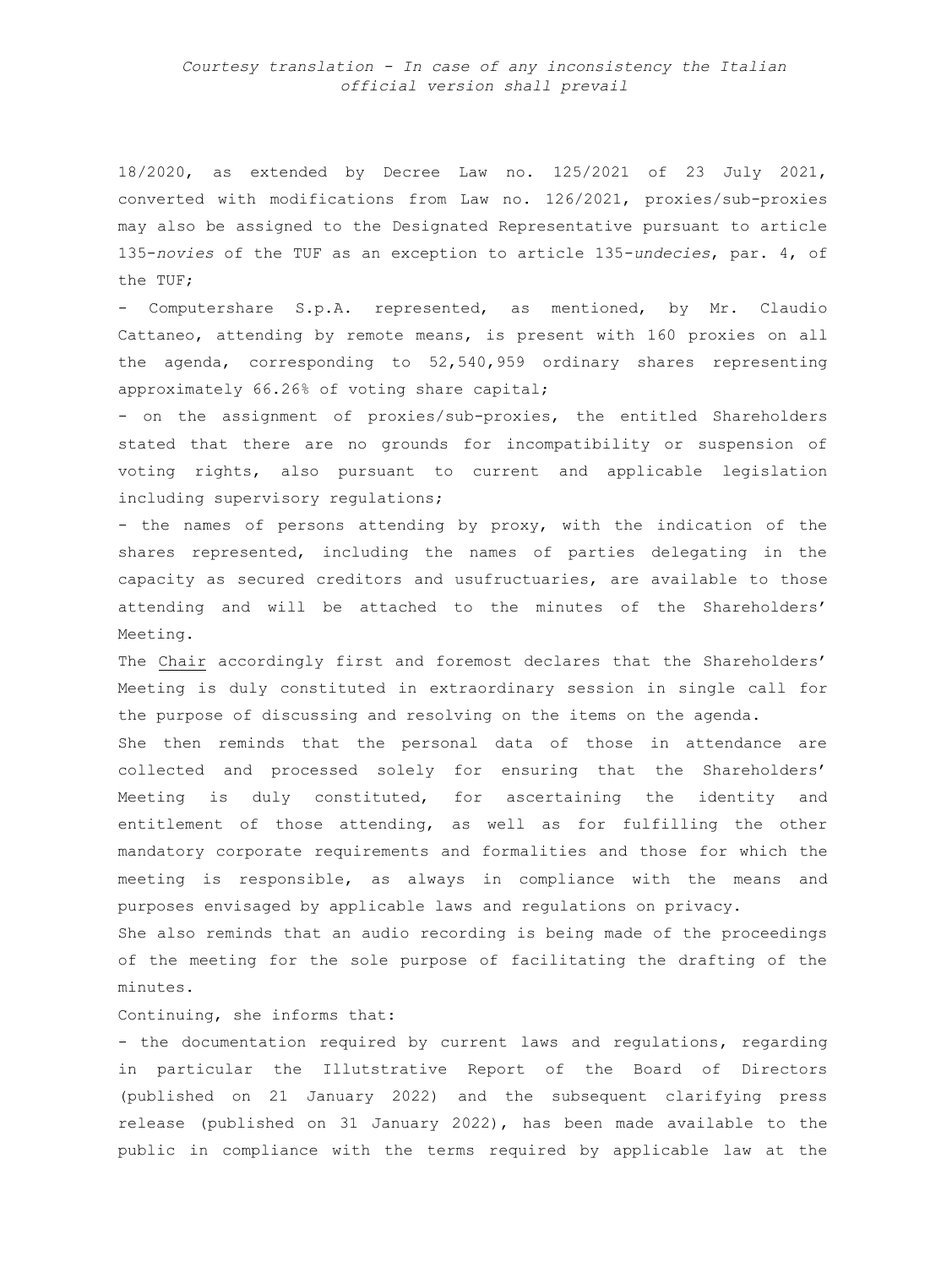Company's registered office and on its website as well as on the authorised storage system "SDIR 1INFO" at the URL [www.1info.it;](http://www.1info.it/) - public disclosure has been made of the filing of such documentation;

- given that the documentation regarding the agenda has been subject to the abovementioned disclosure and made available to all those entitled, its reading is dispensed, and will be limited to the proposed resolutions contained in the Board of Directors' Report (no opposition);

- voting at today's meeting will be carried out through the Designated Representative;

- pursuant to article 127-*ter* of the TUF, questions regarding the items of the agenda of the Shareholders' Meeting were submitted in writing (within the deadline set by the Notice of Call, i.e. on 10 February 2022) by the Shareholder Tommaso Marino, that has duly provided the Bank with a certification attesting the possession of no. 1 ordinary share, to which has been given written reply by publication on 18 February 2022 on the website of the Company www.illimity.com section "*Governance/ Shareholders and BOD Meetings*"; the questions submitted by the Shareholder and the answers provided to him are added in the document that will be attached to the minutes of the Shareholders' Meeting. In providing the answer, as usual, the following guidelines have been met:

- the information provided relate to matters relating the items on the agenda of this Shareholders' Meeting;

- questions regarding the Bank's business other than the banking one were not examined;

- a single answer has been given to questions with the same content or relating to the same subjects;

- in regard also to the information made available to the public (and available on the Bank's website [www.illimity.com\)](http://www.illimity.com/), questions relating to requests for forecast data, quantitative targets concerning the management performance, as well as period accounting data, have not been answered, given the provisions of the relevant and applicable legislation;

- by giving the answers, where necessary, reference was made to the items in the respective Financial Reports and/or to the information contained in the Report on Corporate Governance and Ownership Structure and/or in the first Sustainability Report prepared by the illimity Group (i.e. first consolidated voluntary declaration of a non-financial nature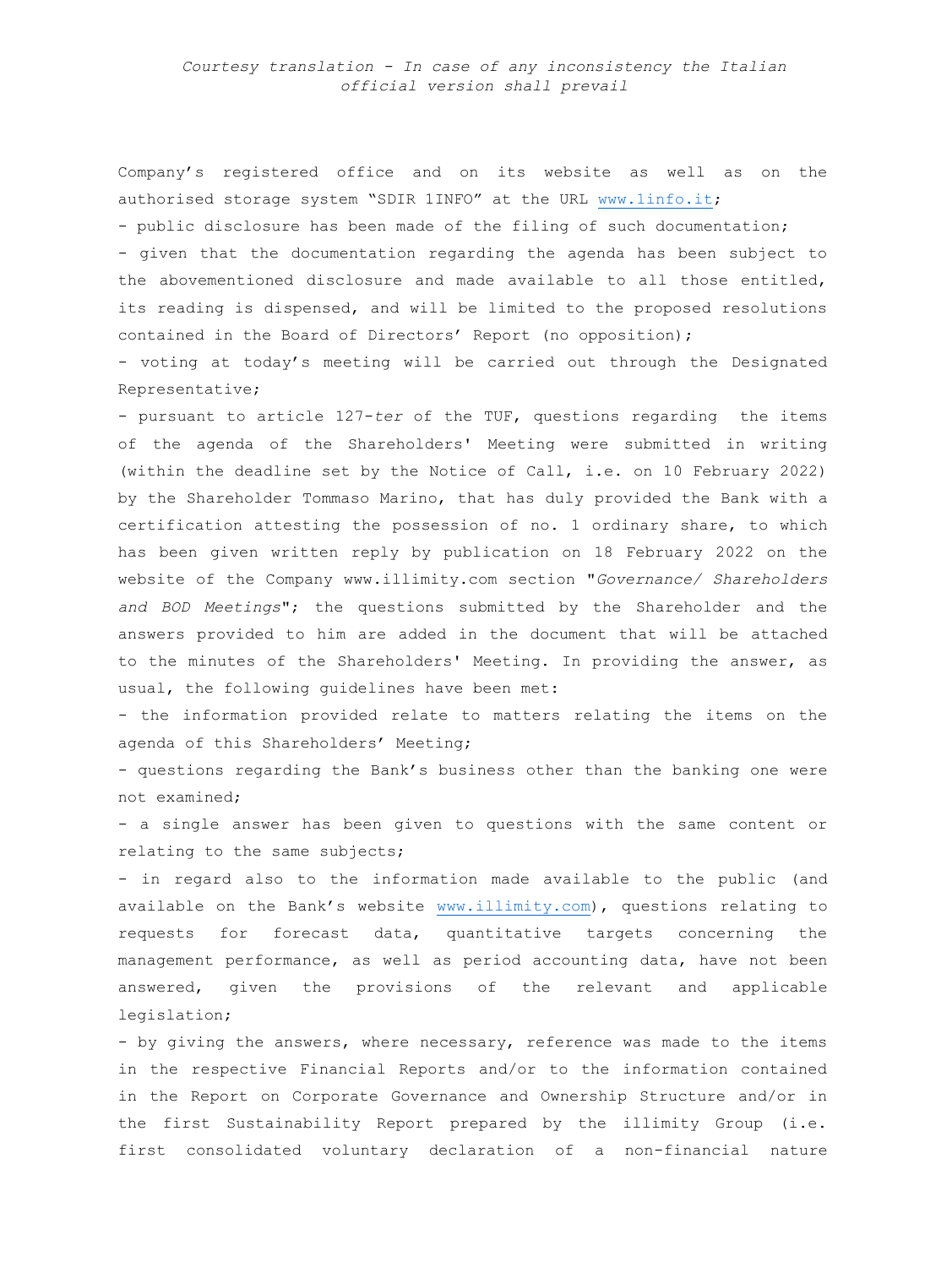pursuant to D.Lgs. no. 254/2016 (DNF)) and/or again in the Remuneration Report, as far as it is concerned, without mentioning the content in the text of the answer;

- for the subjects covered by press releases, reference has been made to what has already been communicated to the market;

- information covered by confidentiality agreements and/or protected by privacy law, as well as relating to corporate affairs covered by confidentiality, have not been included in the answers.

\*\*\*

The Chair then moves on to the discussion of the **first and only item on the agenda** concerning the proposal to amend the Bylaws in view of the adoption of the one-tier management and control system, the Chair proposes first of all to omit the reading of the documents relating to the agenda since it has been the subject of the abovementioned publicity requirements and it is available to all those in attendance. Therefore the Chair:

- **points out** that a new version of the Bylaws has been drawn up in order to adjust the same with the one-tier management and control system. The amendments made to the Bylaws have been made taking into account the Italian legislative context, the regulation of listed companies and banking supervision regulations;

- **points out** that the proposal for the new governance model has been carefully evaluated by the Bank's corporate bodies, with an in-depth self-assessment process and with the support of the Sustainability Committee and the Nominating Committee which have carried out, within their respective areas of responsibility, an accurate investigation procedure aimed at analyzing the benefits and the increase of efficiency of the management and effectiveness of the controls due to the change from the so-called "traditional" model to the "one-tier" model, proposed to the shareholders. This analysis was not carried out in order to identify the best governance system in abstract, but has been carried out with the aim to identify in tangible terms the advantages that the Bank could achieve by adopting the "one-tier" model;

- **points out**, therefore, that in the new Bylaws submitted for approval, references to the Board of Statutory Auditors have been deleted and references to the responsibilities and tasks of the Audit and Internal Control Committee have been added;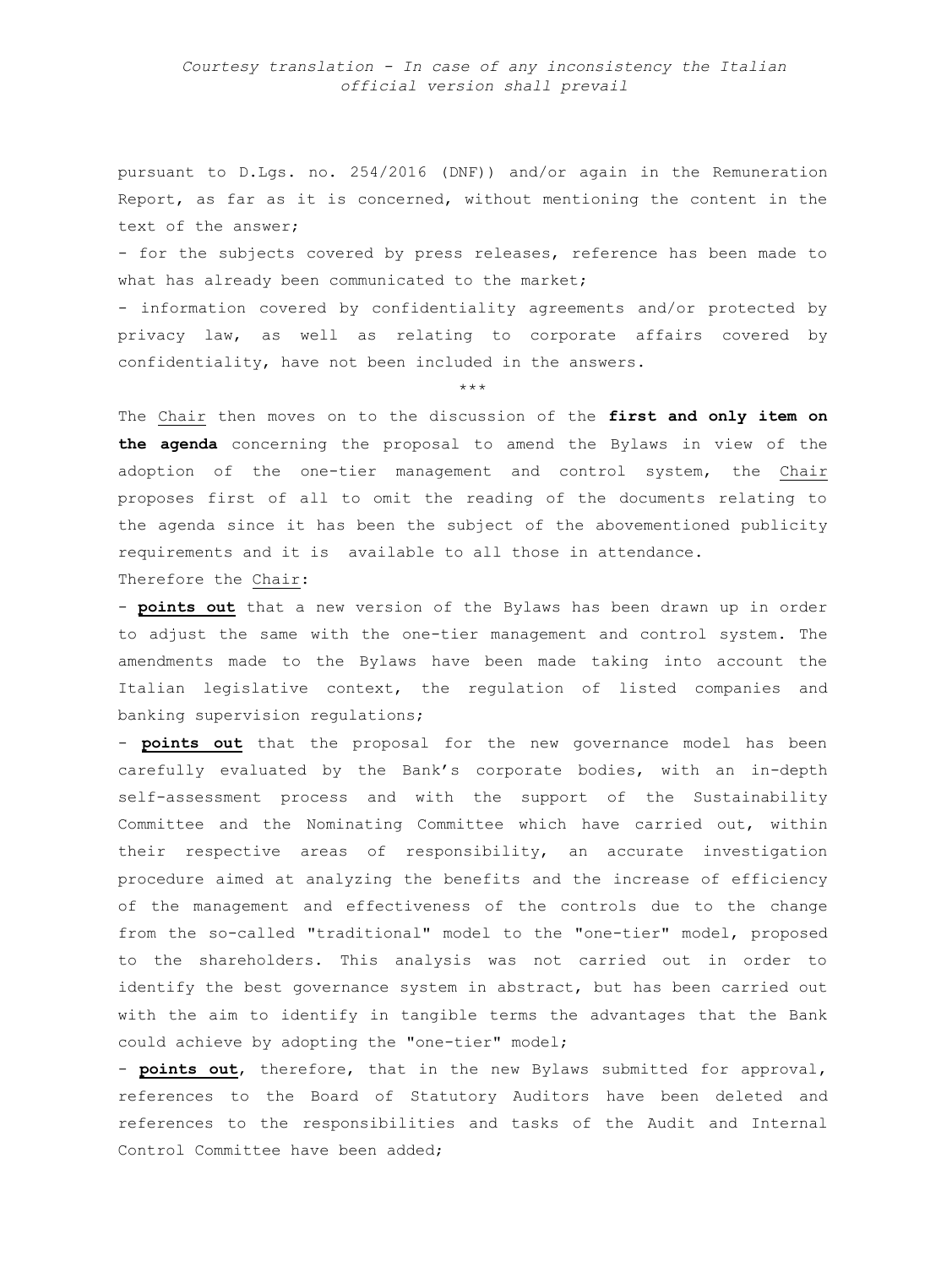- **points out** that the members of the Audit and Internal Control Committee are directly appointed (and revoked) by the Shareholders' Meeting, as required by the Supervisory Provisions (Part One, Title IV, Chapter 1, Section III, Paragraph 3.2). Each of them must also meet the requirements of independence under the applicable rules and the office of Chair of the Audit and Internal Control Committee is taken by the member of the committee elected from the minority list. In particular, enhanced independence requirements for the members of the committee have been included in the Bylaws, providing that all the members must be in possession of the independence requirements provided by the Code of Corporate Governance 2020 in force (which, as is well known, contains examples for the purposes of assessing the independence of representatives);

- **specifies**, in this regard, that the Board of Directors, also through the relevant structures of the Bank, will monitor the regulations in force from time to time in order to ensure the requirements applicable to the members of the Audit and Internal Control Committee to be up to date; - with reference to the composition and appointment of the Board of Directors, **points out** that it will be made of an odd number of members between 9 (nine) and 15 (fifteen), increased with respect to the current composition which provides for a minimum of 7 (seven) and a maximum of 11 (eleven) Directors. Of these, 3 (three) will compose the Audit and Internal Control Committee, as expressly established by article 16 of the proposed new Bylaws. The Chair of the Board of Directors may be appointed by the Shareholders' Meeting or, failing that, it shall be elected by the same Board of Directors among its members;

underlines that, with the proposal under consideration, the Shareholders' Meeting is asked to make some further changes to the Bylaws. In particular, it is proposed to:

(i) remove the requirement, at meetings of the various corporate bodies, for the Chairman and the Secretary to be in the same place;

(ii) specify in article 16, paragraph 1, that the Board of Directors leads the Company seeking sustainable success for the purposes of creating long-term value for the benefit of shareholders, taking into account the interests of illimity's relevante stakeholders;

(iii) provide for the possibility for the Shareholders' Meeting to be held only by means of telecommunications (so called "virtual-only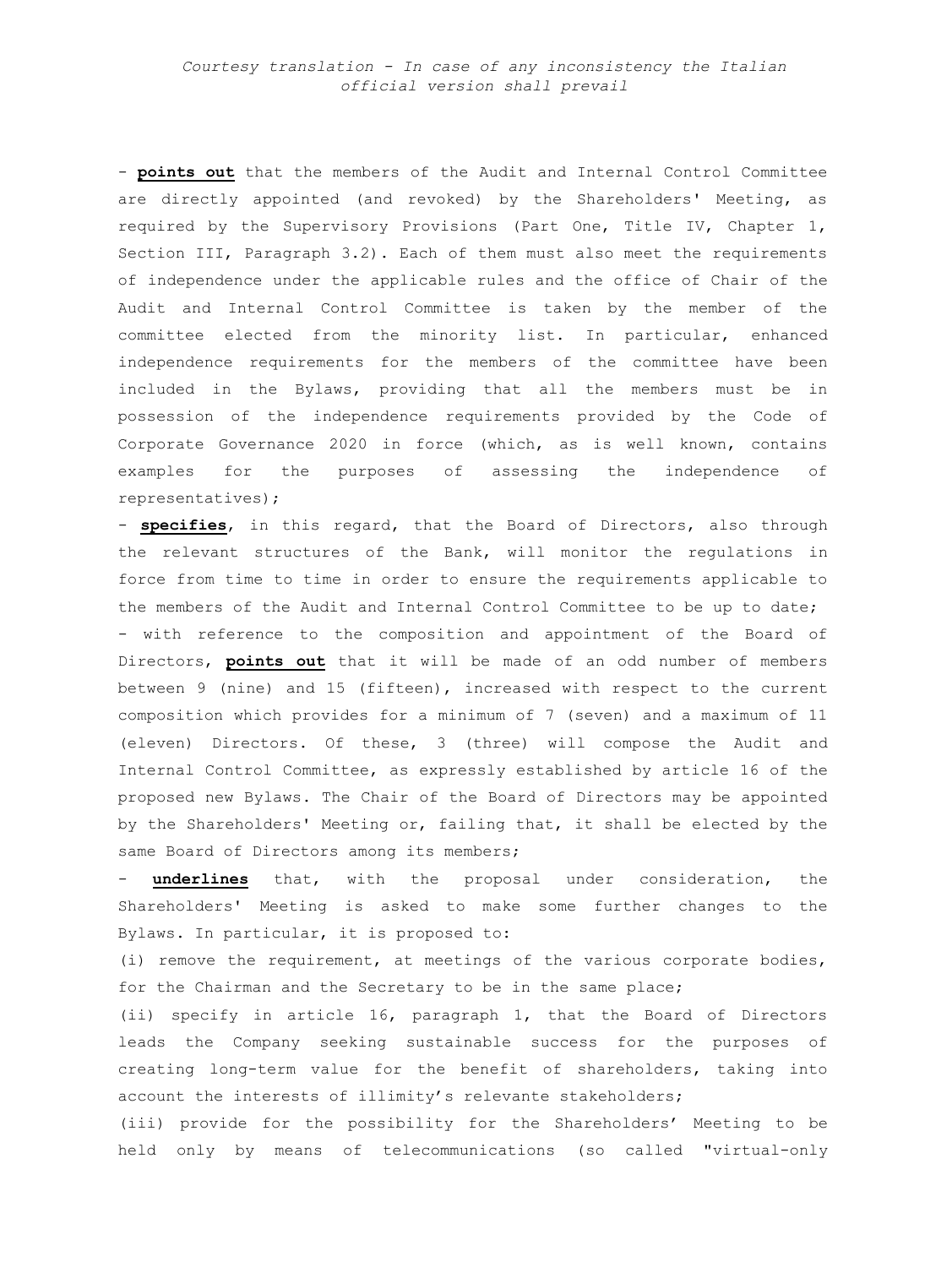meeting") with no indication of the venue, where so indicated in the relevant notice of call and with the modalities therein explained for attendance and participation, in compliance with applicable primary laws and regulations;

- in this regard, **points out** that the proposal, which aims to safeguard and protect the rights of all shareholders, is also bound to the experience of meetings held by corporate bodies, also in the emergency context, having also regard to the maxims of the Notary Council of Milan no. 187 and no. 200. As explained to the market in the Illustrative Report of the Board of Directors to the Shareholders' Meeting and in the press release issued by the Bank on  $31^{st}$  of January 2022 (hereby to be considered as entirely referred to), following some requests for clarification arisen from the dialogue with shareholders and stakeholders, illimity confirms that it intends, where the emergency and sanitary framework allow it, to keep holding Shareholders' Meetings allowing its shareholders to be present in person as a general rule or, where possible, also with so called "hybrid" modalities (both in presence and byh way o remote communication means). illimity points out, in line with its advanced technology DNA, that it will consider, in the future and only where technological developments will allow it and under specific circumstances (also of extraordinary or emergency nature), the possible aforementioned opportunity to hold Shareholders' Meeting solely via telecommunications means (so called "virtual-only meeting"), while in any case carrying on to safeguard the full and active participation of all shareholders to the Shareholders' Meeting works in real time, in full compliance with applicable laws and according to the best market practices that will be available from time to time.

Hence, in the near future, consistently with this clarification, it is expected for Shareholders' Meetings, including the yearly General Shareholders' Meeting, to be held, where circumstances allow it, according to traditional modalities, entailing shareholders' presence in person, as it will be stated and clarified in the relevant notices of call;

- **remits** to the Illustrative Report of the Board of Directors prepared pursuant to article 125-*ter* of the TUF, article 84-*ter* of Consob Regulation no. 11071/1999 as amended, as well as Annex 3A, Schedule 3, of the aforementioned Consob Regulation, which reports the comparison of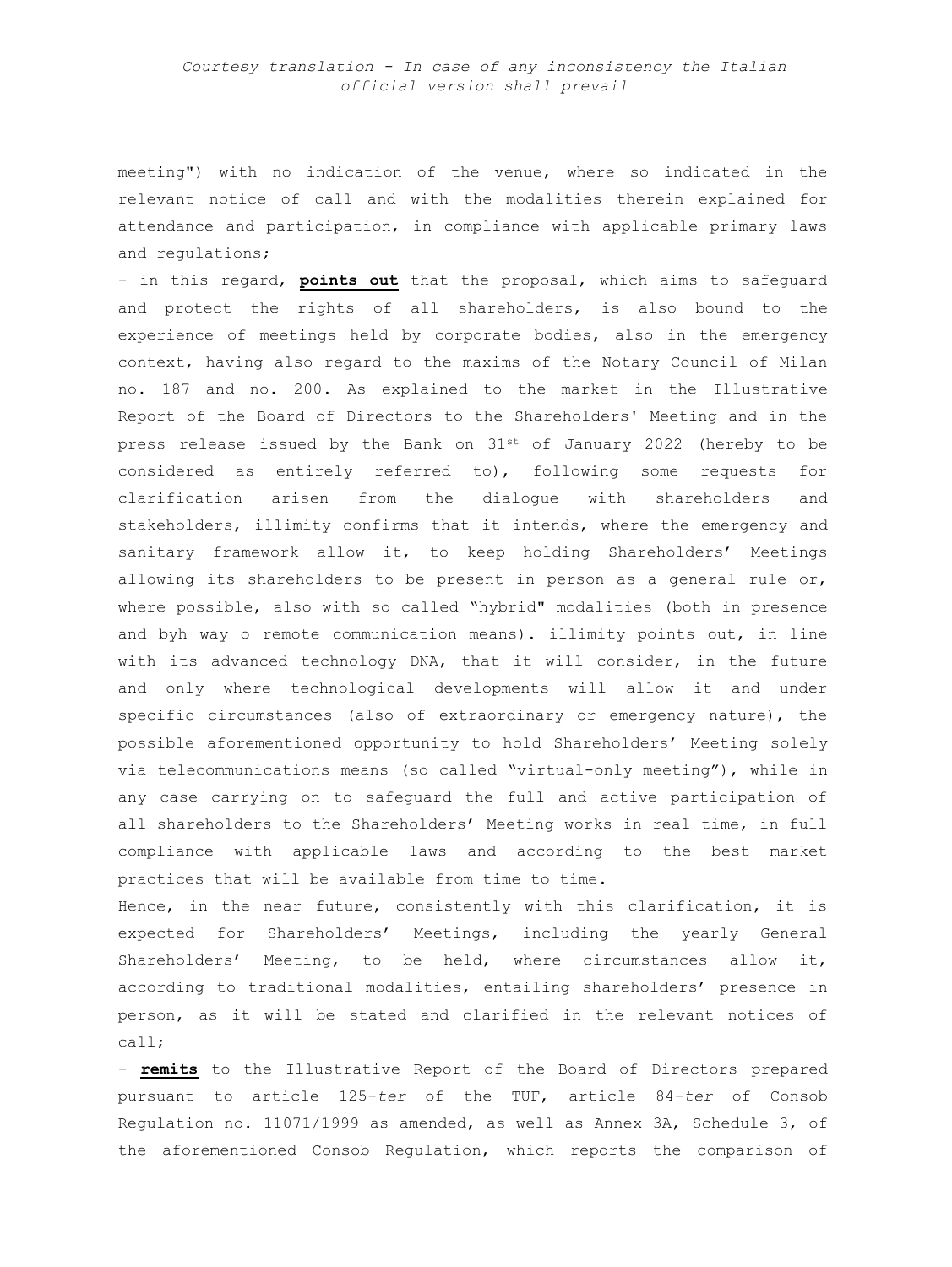articles 6, 9, 10, 11, 13, 14, 15, 16, 17, 18, 19, 20, 21, 23, 24, 27, 28, 29, 30 and 31 of the Bank's Bylaws, in the version actually in force and in the version with evidence of the proposed amendments, with the consequent renumbering of articles 29, 30, 31, 32 and the addition of a new article 33. This Illustrative Report of the Board of Directors will be attached to the minutes of this Shareholders' Meeting, together with the abovementioned press release dated 31st January 2022;

- finally **points out** that Bank of Italy, with decision no. 0210283/22 of 8 February 2022 has ascertained that, pursuant to articles 56 and 61 of D.Lgs. no. 385/1993 (as amended from time to time), the proposed amendments to the Bank's Bylaws do not conflict with the principle of sound and prudent management.

And accordingly I, notary, on the invitation of the Chair read out the proposal for a resolution on the only item on the agenda contained in the illustrative Report drafted by the Board of Directors pursuant to article 125-*ter* of the TUF, of article 84-*ter* of Consob Regulation No. 11071/1999 as amended, as well as Annex 3A, Schedule 3, as updated following receipt of the abovementioned Bank of Italy's decision, and attached to the minutes, as transcribed below.

The Chair, recalling that, considering the way the Shareholders' Meeting is held with intervention exclusively through the Designated Representative, there will be no discussion of the items on the agenda. The Chair, with no interventions and no changes in those attending the meeting, therefore puts to the vote (at  $12.23$  a.m.), by way of communication from the Designated Representative of the votes expressed by the same based on the voting instructions received, the proposal for resolution on the item on the agenda contained in the Board of Directors' Report drafted pursuant to article 125-*ter* of the TUF, which has been read and transcribed as follows:

"*The Extraordinary Shareholders' Meeting of illimity Bank S.p.A. (the "Bank" or "illimity"),*

*- given the report of the Board of Directors prepared pursuant to article 125-ter of Legislative Decree no. 58/1998 as amended and article 84-ter of Consob Regulation no. 11071/1999 as amended, as well as Annex 3A, Schedule 3 of the same Regulation, as subsequently amended, made available to the public in the manner and within the deadlines required by applicable law;*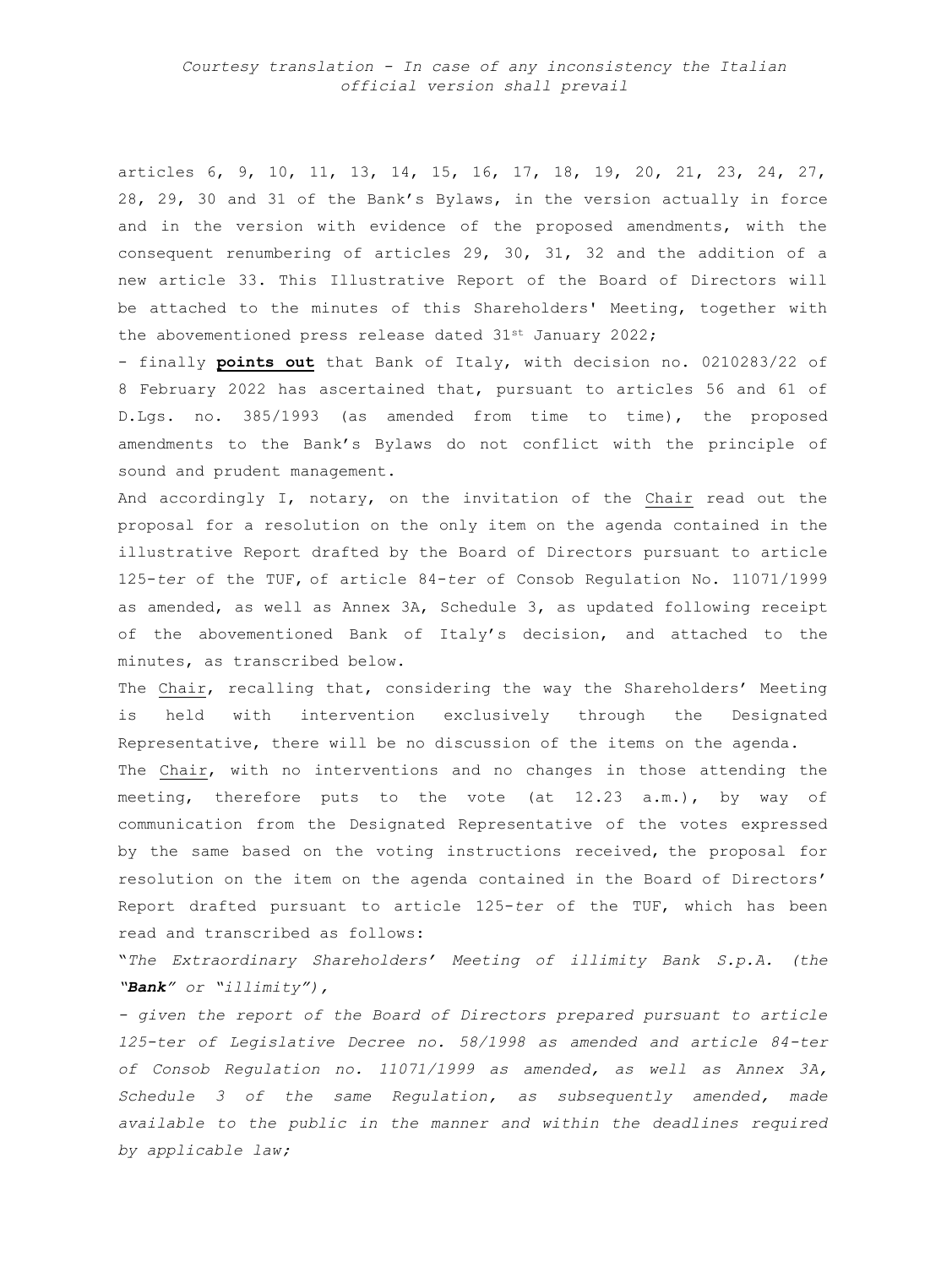*- having taken into account the decision of the Bank of Italy, issued on 8 February 2022, ascertaining the compliance with the sound and prudent management of the proposed Bylaws amendments, pursuant to articles 56 and 61 of the Legislative Decree of 1° September 1993, no. 385, as subsequently amended,*

*,*

#### *RESOLVES:*

*1. to adopt, also by way of derogation from article 2380 of the Italian civil code, the one-tier management and control system pursuant to articles 2409-sexiesdecies et seq. of the Italian Civil Code, to be effective from the date of the renewal of the corporate bodies currently in office;*

*2. to approve the changes to the Bylaws at articles 6 (six), 9 (nine), 10 (ten), 11 (eleven), 13 (thirteen), 14 (fourteen), 15 (fifteen), 16 (sixteen), 17 (seventeen), 18 (eighteen), 19 (nineteen), 20 (twenty), 21 (twenty-one), 23 (twenty-three), 24 (twenty-four), 27 (twenty-seven), 28 (twenty-eight), 29 (twenty-nine), 30 (thirty), and 31 (thirty-one), with the resulting renumbering of articles 29 (twenty-nine), 30 (thirty) and 31 (thirty-one), 32 (thirty-two) and the addition of a new article 33 (thirty-three), as set out in the Report of the Board of Directors for the Shareholders' Meeting and, as a consequence, to adopt the new text of the Bylaws consisting of 33 articles and attached to these minutes, acknowledging that compared to the text currently in force, the name, the registered office, the activity representing the corporate purpose, the duration, the share capital and the number and features of the ordinary shares remain unaltered.*

*All the changes introduced by the Shareholders' Meeting of 21 February 2022 will become effective upon the first renewal of the corporate bodies to which they apply following the approval of the new text of the Bylaws, with the exception of articles 14 (fourteen), 16 (sixteen), and 24 (twenty-four), which will be effective from the date of call of the Shareholders' Meeting convened to resolve upon the appointment of the new corporate bodies;*

*3. to grant the Board of Directors, and on its behalf to the Chair of the Board of Directors and the Chief Executive Officer, also severally and with the faculty to sub-delegate, all the powers necessary or appropriate to execute this resolution, as well as to satisfy every requirement*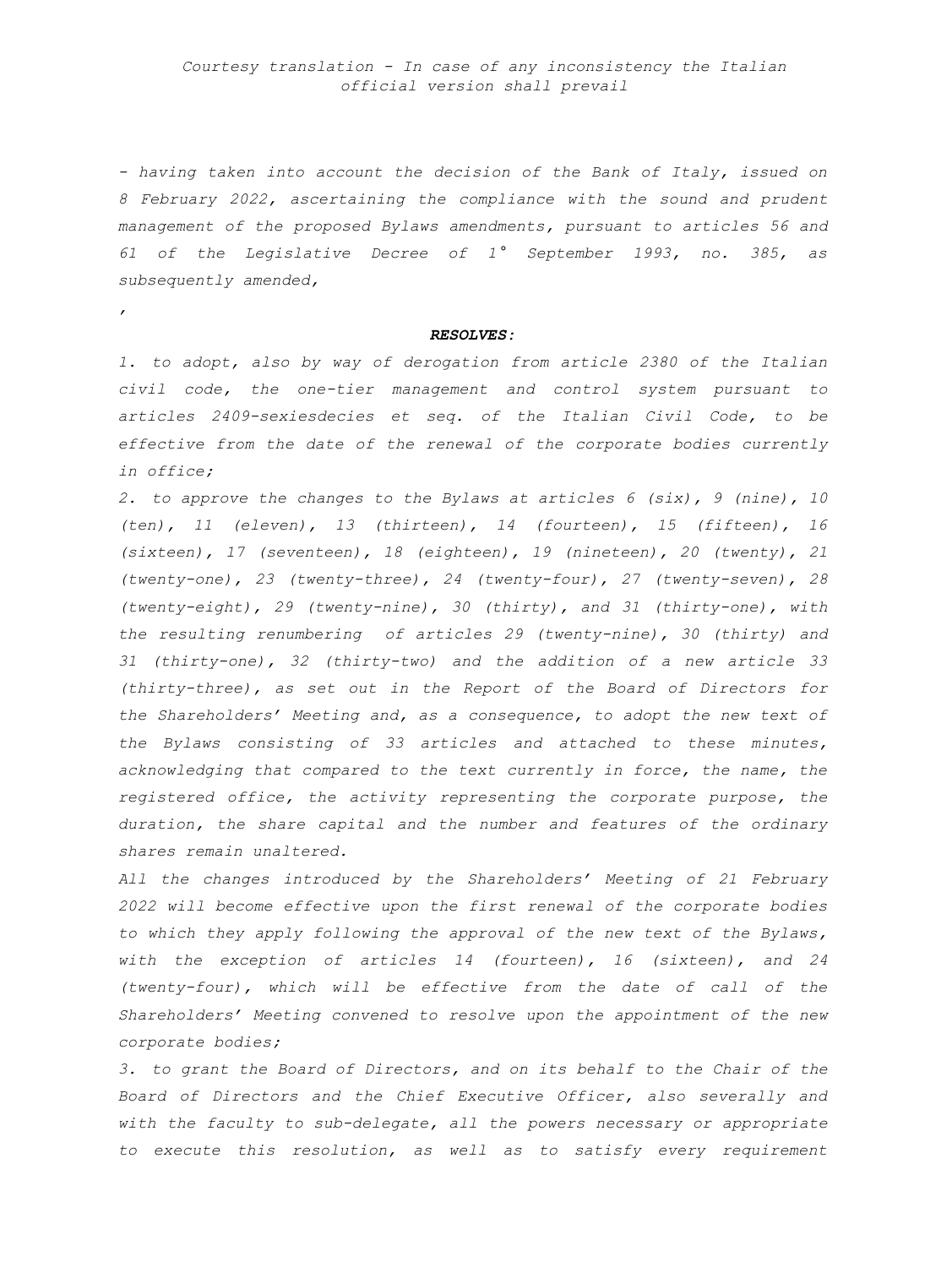*Courtesy translation - In case of any inconsistency the Italian official version shall prevail*

*needed to ensure that the adopted resolutions are recorded in the relevant Companies' Register, as well as all the powers, without exclusion or exception, to perform any other formalities needed to fully execute the resolutions, including the power to make any changes or additions to the resolutions (without altering the content of the resolutions in any substantial way) that may be considered necessary and/or appropriate for implementing laws and regulations or that may be required by the competent Supervisory Authorities.*"

The Shareholders' Meeting approves by majority vote.

- no. 139,720 shares abstaining;

- no. 227,203 shares against;

- no. 52,174,036 shares in favour;

- no. 0 shares not voting.

All as per the attached details.

The Chair announces the result and at 10:27 a.m. (CET), with the discussion on the agenda completed, thanks everyone for joining and declares the meeting closed.

\*\*\*

The following are attached to these minutes:

- the Report of the Board of Directors prepared pursuant to article 125 *ter* the TUF and article 84-*ter* of Consob Regulation No. 11071/1999 as amended from time to time, as well as in accordance with Annex 3A of Consob Regulation No. 11071/1999 as amended from time to time (published on 21 January 2022), in addition to the Press Release published by the Bank on 31 January 2022, annex **"A"**;

- the list of the names attending by way of proxy assigned to the Designated Representative, with the indication of the shares held by each, together with details of the votes cast, annex **"B"**;

- the Bylaws, as amended, annex **"C"**;

- the decision issued pursuant to articles 56 and 61 of Legislative Decree no. 385/1993 (as amended from time to time) no. 0210283/22 dated 8 February 2022, annex "**D**";

- questions and answers of the shareholders pursuant to article 127-*ter* of the TUF, annex "**E**".

\*\*\*

This deed is signed by me, notary, at 18.30 p.m. It consists of six sheets typed by a person I trust and is completed by